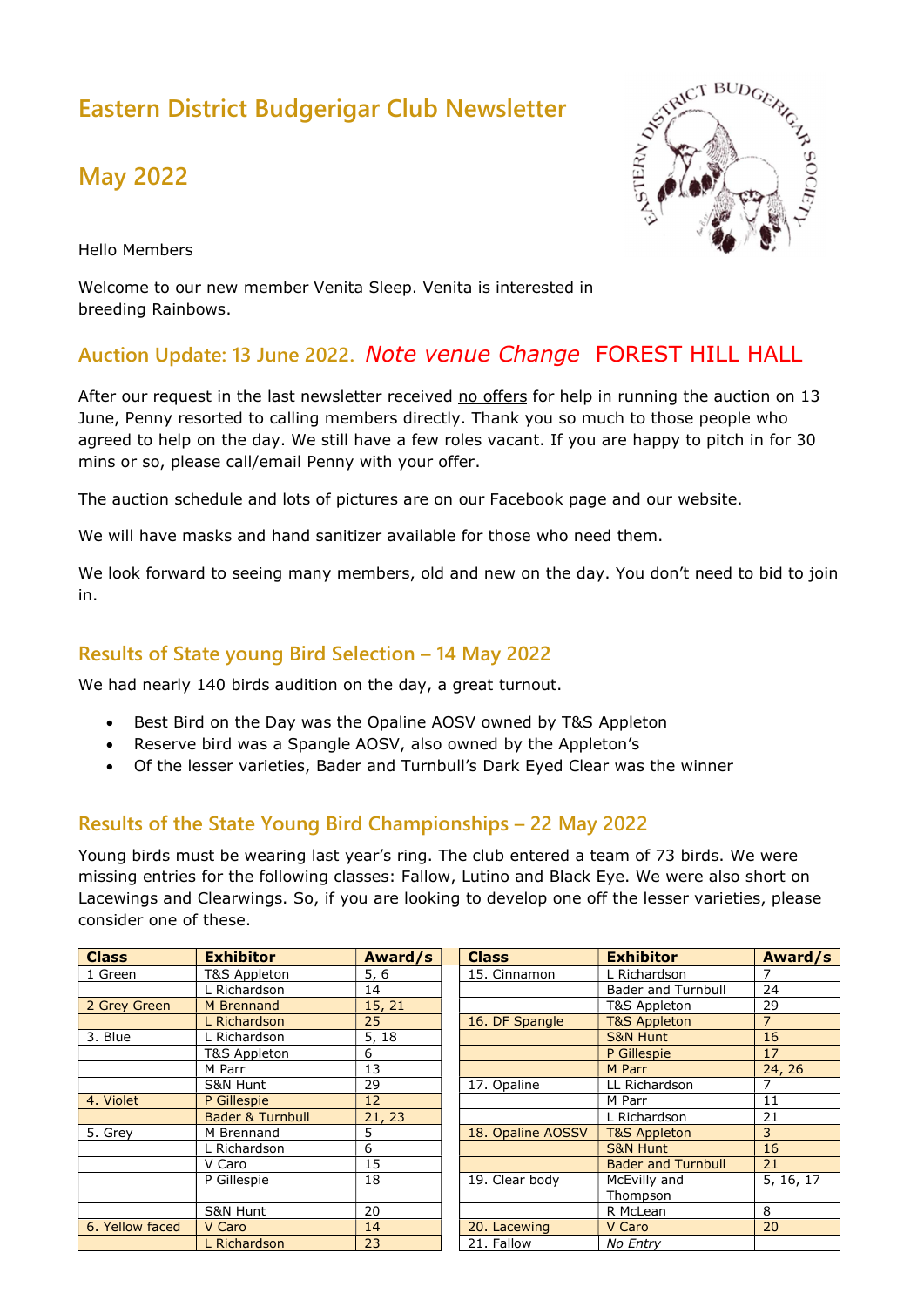|                 | D Shipley                 | 30           | 22. Spangle        | <b>T&amp;S Appleton</b>     | $\overline{4}$ |
|-----------------|---------------------------|--------------|--------------------|-----------------------------|----------------|
| 7.Gollden faced | McEvilly and              | 12,13        |                    | M Brennand                  | $\overline{7}$ |
|                 | Thompson                  |              |                    |                             |                |
|                 | <b>Bader and Turnbull</b> | 21           |                    | <b>T&amp;S Appleton</b>     | 16             |
| 8. Black eyed   | No entry                  |              | 23. Spangle AOSV   | T&S Appleton                |                |
| 9. Dilute       | <b>Bader and Turnbull</b> | 3, 6         |                    | A Benalla                   | 14             |
|                 | P Gillespie               | 16           | 24. Dominant Pied  | <b>S&amp;N Hunt</b>         | 8, 15          |
| 10. Lutino      | <b>No Entry</b>           |              |                    | M Brennand                  | 22,25          |
| 11. Albino      | L Richardson              | 6, 11        | 25. Recessive pied | V Caro                      | 5              |
|                 | M Parr                    | 9            |                    | M Parr                      | 7, 18          |
|                 | A Benalla                 | 10           | 26. Whitecap       | L Richardson                | $\overline{4}$ |
|                 | R McLean                  | 17           |                    | <b>Bader &amp; Turnbull</b> | 8, 15          |
| 12. Dark Eyed   | <b>Bader and Turnbull</b> | 6, 14        | 27. Crest          | D Shipley                   | 12             |
| Clear           |                           |              |                    |                             |                |
| 13. Clearwing   | M Parr                    | $\mathbf{1}$ |                    | J MacAfee                   | 13             |
| 14. Graying     | P Gillespie               | 4,7,12       | 28. Hens           | <b>Bader &amp; Turnbull</b> | 26, 27         |
|                 | M Brennand                | 9,13,14      | Rainbow            | No entry                    |                |

### National Championships 28-29 May 2022

Five club members were chosen to represent Victoria at the Nationals. Three birds made it to the top three in their class. Overall, Victoria won the Nationals with a score of 629, followed by South Qld with 504 and NSW with 502. Congratulations to everyone who had a bird in the nationals, especially to those who contributed pounds to Victoria's winning score. Unfortunately, Lloyd Richardson's beautiful Sky Hen died on the Friday before the judging, a terrible outcome for anyone.

#### Results

| <b>Name</b>           | <b>Status</b> | <b>Variety</b>                  | <b>Place</b> |
|-----------------------|---------------|---------------------------------|--------------|
| McEvilly and Thompson | Open          | 7. Australian Yellow Faced Blue | 10           |
| Bader and Turnbull    | Champion      | 9. Dilute                       |              |
| Penny Gillespie       | Beginner      | Greving                         |              |
| T&S Appleton          | Champion      | Opaline AOSV                    | 2 & 3        |



Dilute 2nd: Bader & Turnbull Greywing 12<sup>th</sup> P. Gillespie